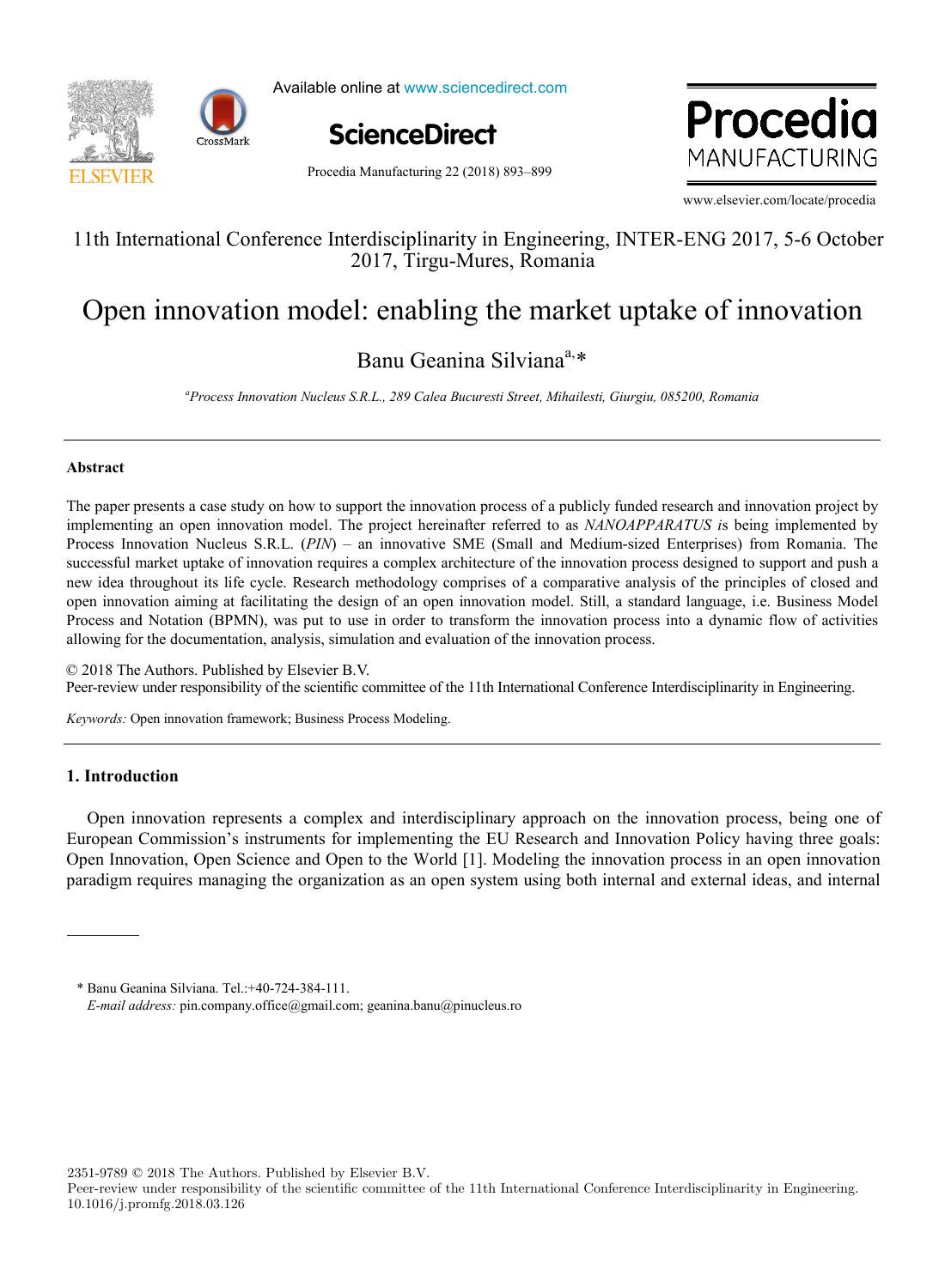and external channels to market, when trying to advance technology and generate value [2]. As such, the research problem refers mainly to creating architectures of the innovation process aiming to increase innovation success rate.

| Nomenclature |                                          |  |  |
|--------------|------------------------------------------|--|--|
|              | BPMN Business Model Process and Notation |  |  |
| <b>BPM</b>   | <b>Business Process Modeling</b>         |  |  |
| PIN          | Process Innovation Nucleus S.R.L.        |  |  |
| R&D          | Research&Development                     |  |  |
| <b>SME</b>   | Small and Medium-sized Enterprises       |  |  |

## **2. Methodology**

Research methodology comprises of a comparative analysis of the principles of closed and open innovation aiming at facilitating the design of an open innovation model. For the purpose of the comparative analysis a literature review of the principles of closed and open innovation was performed. Based on that, new principles of open innovation were drawn up and an open innovation model was designed and implemented to support the innovation process of *NANOAPPARATUS* – a publicly funded research and innovation project. Still, a standard language, i.e. BPMN 2.0, was put to use in order to transform the innovation process into a flow of activities.

When designing an open innovation model with the purpose of supporting the innovation process, the following main steps should be considered:

- Creating an innovation framework based on networking formal and informal collaborations with various stakeholders;
- Creating a knowledge and information value chain aiming at ensuring the scientific input of the innovation process;
- Modeling the innovation process using standard notations, such as BPMN, and BPM instruments. One example of such freeware instrument that allows for process mapping is Bizagi Modeler. The research allowed for identifying the benefits of using standard notations and BPM instruments, thus emphasizing the importance of efficiently communicating the innovation process to all users and stakeholders.

## **3. Results/main findings and contribution**

Previous innovation models were a "closed" approach to innovation, having different principles compared to current "open" innovation model. In order to emphasize the differences between the two approaches, Table 1 synthesizes the principles of closed and open innovation.

| <b>CLOSED INNOVATION</b>                                                                                          | <b>OPEN INNOVATION</b>                                                                                                                                                                 |
|-------------------------------------------------------------------------------------------------------------------|----------------------------------------------------------------------------------------------------------------------------------------------------------------------------------------|
| Bring experts to work for the enterprise as employees (i.e. use<br>internal experts only)                         | Bring experts to work for the enterprise either as employees<br>or as collaborators (i.e. use the input of both internal and<br>external experts)                                      |
| In order to profit from R&D, all stages of the innovation process<br>should be undertaken by the enterprise       | External R&D can bring significant value as long as the<br>internal R&D is conducted to identify and claim the value<br>needed to support and advance the internal innovation process. |
| The first market uptake of innovation is ensured only if the<br>innovation is created and developed internally    | Innovation exploitation is possible even when it was not<br>created and/or developed by the organization itself. This is for<br>example the case with technological transfer.          |
| Only by being the first to achieve the market uptake of<br>innovation, an enterprise can ensure first place among | Designing and implementing an efficient business model is<br>more important for the enterprise than focusing on getting to                                                             |

| Table 1. Open innovation principles versus closed innovation principles. Adopted from [1], [2], [3], [4] and [5] |  |  |  |
|------------------------------------------------------------------------------------------------------------------|--|--|--|
|------------------------------------------------------------------------------------------------------------------|--|--|--|